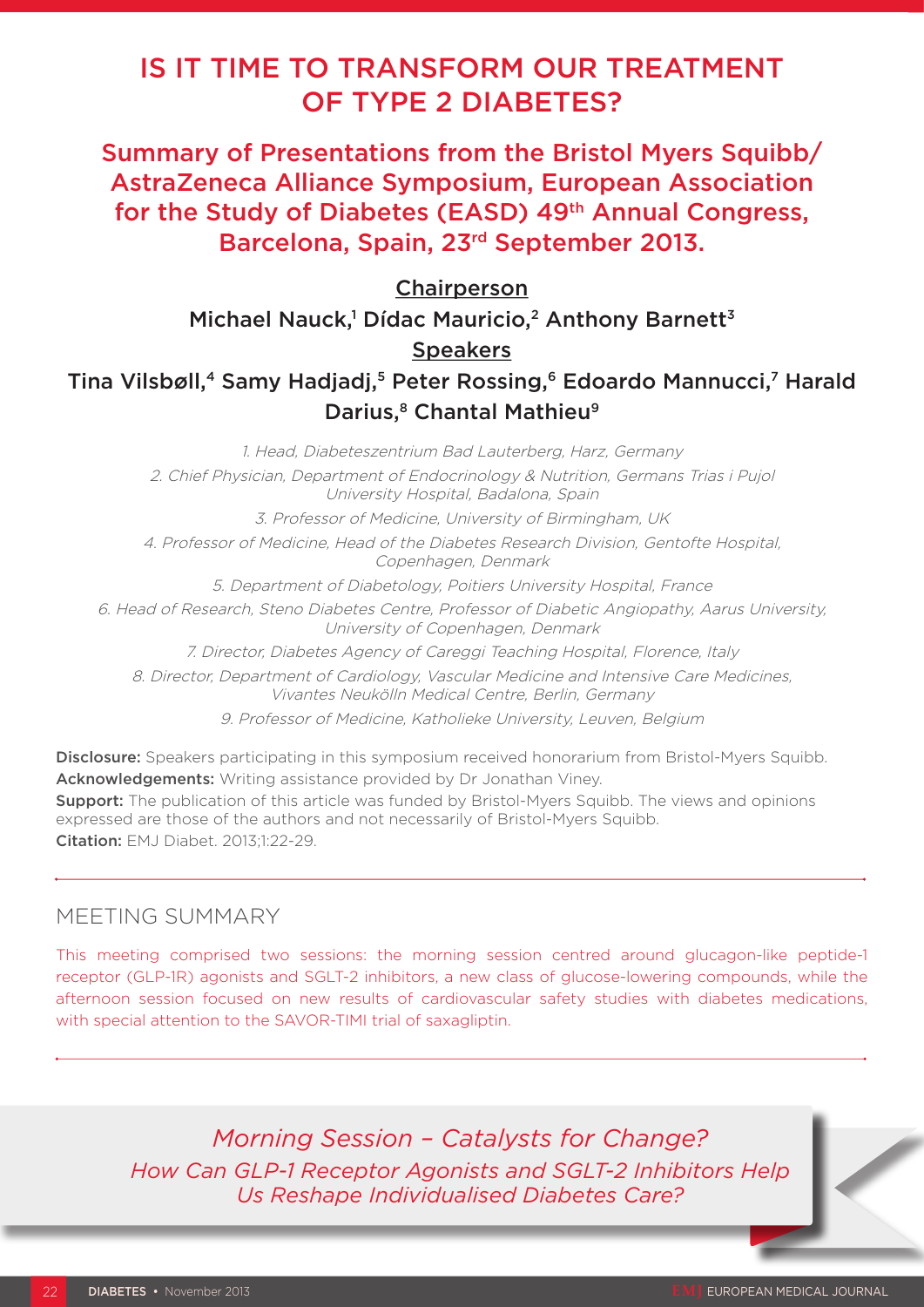### Addressing the Type 2 Diabetes Pandemic: The Need for Transformational Thinking and Innovative Treatments

#### Professor Dídac Mauricio

Prof Mauricio began by highlighting the disease burden of type 2 diabetes (T2D) and indicated that previous predictions on prevalence of burden are far behind the reality of the situation. By 2030, there will be more than 500 million people around the world affected by  $T2D^{1,2}$  In recent years, diabetes has been estimated to account for 4–13% of national healthcare budgets in Europe, $3$  with the estimated average yearly cost per patient at €2,834.4

The progressive nature of the disease also contributes to the burden; long-term complications develop that ultimately require additional treatment resources. Examples include macrovascular complications such as cardiovascular (CV) disease, and microvascular complications such as nephropathy, neuropathy and retinopathy.5 Patients with T2D have a 2 to 4-fold higher risk of coronary heart disease than those without the condition, and 75–80% die due to CV events.<sup>6</sup>

Prof Mauricio discussed the benefit of early therapy in newly diagnosed T2D in reducing long-term complications. In the UK Prospective Diabetes Study (UKPDS), newly diagnosed patients were randomised to receive either conventional therapy (dietary restriction) or intensive therapy (sulphonylurea or insulin, or metformin if >120% ideal body weight). Early intensive intervention provided benefits not only for microvascular disease but also for myocardial infarction (MI).7 The American Diabetes Association (ADA) and European Association for the Study of Diabetes (EASD) now recommend early, patient-centred treatment in order to manage hyperglycaemia.8

Prof Mauricio presented recent European data concerning glycaemic control showing that conventional therapy is suboptimal, and patients receiving more complex treatments are less likely to achieve their target glycated haemoglobin (HbA1c).9 He stressed that glycaemic control is not the only approach to consider when treating T2D; a multifactorial approach is essential, and comorbidities, efficacy, hypoglycaemia, weight, and cost have to be taken into account.

### New Evidence from GLP-1 Receptor Agonist Studies: Their Role in Diabetes Care

#### Professor Michael Nauck

Prof Nauck started his presentation by giving an overview of the mechanism of action of GLP-1 receptor (GLP-1R) agonists. GLP-1 affects gastric motility and metabolism and reduces appetite; activation/stimulation of GLP-1Rs with GLP-1 agonists could provide a potential avenue for treatment of T2D. Endogenous GLP-1 has a short half-life (<2 minutes) due to degradation and inactivation by DPP-4, requiring GLP-1 analogues to have a longer half-life to be effective.<sup>10</sup> A number of GLP-1R agonists are available, which mainly differ in terms of their pharmacokinetic profile. Exenatide achieves peak plasma concentration 2 hours after injection, while liraglutide maintains high concentrations even after 24 hours.<sup>11,12</sup>

Prof Nauck presented results from the DURATION-1 study where long-acting onceweekly exenatide was more effective at lowering HbA1c and fasting glycaemia than the shortacting twice-daily formulation, but not at lowering body weight.<sup>13</sup> A comparison of the DPP-4 inhibitor sitagliptin and injectable GLP-1R agonist liraglutide showed that the injectable liraglutide was more potent in reducing glycaemia and body weight when compared to sitagliptin.<sup>14</sup>

Prof Nauck highlighted that the results of meta-analyses have shown that there is a higher likelihood of achieving target HbA1c levels with a GLP-1R agonist when compared to insulin, even more so when a longer-acting preparation is used, as was shown with exenatide once weekly in DURATION-3 study up to 3 years.<sup>15</sup> It was Prof Nauck's opinion that the short-acting GLP-1R agonists should be used in combination with long-acting insulin because they show a beneficial effect on postprandial glucose excursions.

### Clinical Experience: How Can GLP-1 Receptor Agonists Improve Daily Life for Patients?

#### Professor Tina Vilsbøll

Prof Vilsbøll discussed the treatment options for diabetes available in her practice. When she first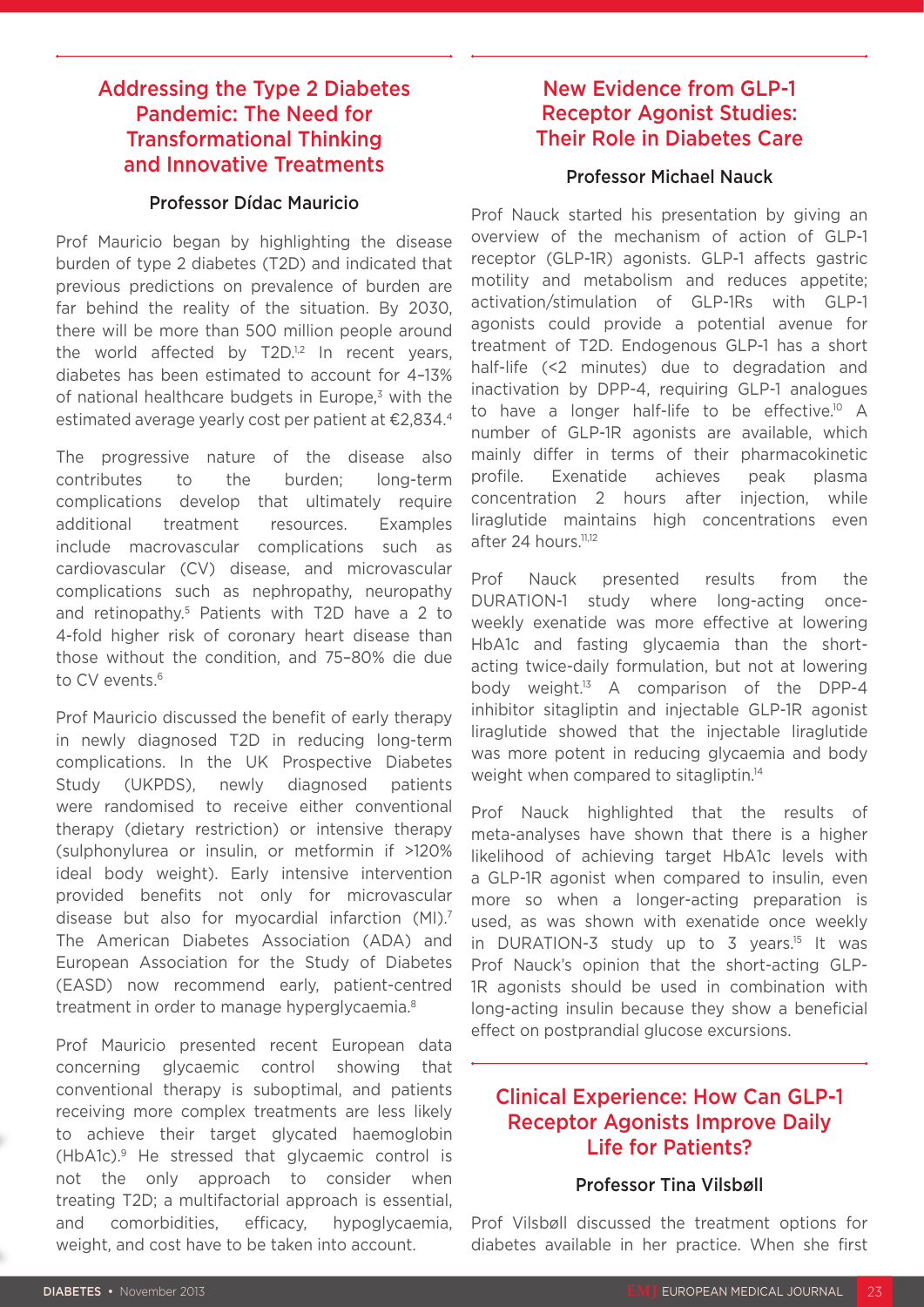decides on a treatment, she has to consider its efficacy with respect to change in HbA1c, change in body weight and risk of hypoglycaemia. Prof Vilsbøll noted that compared to sulphonylureas, thiazolidinedione and insulin, GLP-1R agonists have favourable efficacy outcomes since they reduce both HbA1c and body weight, with low hypoglycaemic risk.8,16-18

Prof Vilsbøll asked how GLP-1R agonists could improve daily life. She first looked at their effect on HbA1c, citing a meta-analysis performed in her lab that compared exenatide once-weekly, exenatide twice-daily and liraglutide to all the non-GLP-1R agonists given for more than 20 weeks in clinically-relevant doses. The GLP-1R agonists provided a sustained 0.6% difference HbA1c after 20 weeks.<sup>19</sup> GLP-1R agonists have also been shown to cause a reduced level of hypoglycaemia compared to insulin glargine, especially when on a non-sulphonylurea background,<sup>17,20</sup> and therefore may represent an improvement in treatment in this respect.

Patients with T2D have a 2 to 3-fold increase in risk of pancreatitis, and GLP-1R agonist therapies do not change this risk.21-29 The European Medicines Association concluded that there are no new concerns for GLP-1 therapies based on the available evidence,<sup>30</sup> and Prof Vilsbøll was of the view that the side-effect profile is acceptable considering the sustained effect GLP-1R agonists have on glycaemic control, body weight, and hypoglycaemia.

### An Innovative Treatment Target for Managing Type 2 Diabetes: Evidence from SGLT-2 Inhibitor Trials

#### Professor Samy Hadjadj

Prof Hadjadj started his presentation by introducing the sodium glucose co-transporter-2 (SGLT-2) inhibitors for the treatment of T2D. Currently, there are many of these drugs in clinical development, with the first-in-class dapagliflozin approved in the EU and canagliflozin approved in the USA. $31$ SGLT-2 is expressed in the renal proximal tubule, and causes reabsorption of glucose back into the bloodstream. An SGLT-2 inhibitor such as dapagliflozin inhibits this reabsorption, leading to an increase in glucose excretion and caloric loss. This mechanism is specific to the kidney due to the localisation of SGLT-2 receptors.<sup>32-35</sup>

Prof Hadjadj presented data comparing dapagliflozin to current therapies. Dapagliflozin combined with metformin XR in drug naïve patients provided an even greater reduction up to 2% in HbA1c and body weight compared to metformin alone. In patients with background metformin therapy, these reductions were sustained well beyond the primary endpoint of 24 weeks; at 102 weeks patients treated with the combination therapy had a 0.78% reduction in HbA1c.<sup>36,37</sup> When dapagliflozin is used as part of triple-combination therapy it helps to reduce HbA1c and body weight in patients with T2D.<sup>38</sup> Other combinations of medications, such as empagliflozin in combination with metformin and sulphonylurea produce similar effects.<sup>39</sup>

Prof Hadjadj highlighted that SGLT-2 inhibitors have a low propensity to cause hypoglycaemia. Dapagliflozin in particular is no different to placebo in this respect.<sup>40</sup> Side-effects, such as genital and urinary tract infections, are manageable.<sup>35,41,42</sup> Professor Hadjadj noted that the incidence for bladder cancer was slightly raised in patients treated with dapagliflozin. He commented that this might be explained by a better opportunity to more efficiently diagnose bladder cancer, because the mechanism of action on urine outflow makes it easier to observe haematuria.<sup>43</sup> A meta-analysis for major adverse CV events showed no warning signal for dapagliflozin treatment.<sup>44</sup>

### Clinical Experience with Dapagliflozin

#### Professor Peter Rossing

Prof Rossing outlined the current problems with diabetes disease progression and treatment. It has been shown that progressive loss of glycaemic control occurs in T2D patients, irrespective of treatment.45 SGLT-2 inhibitors may provide some of the features that are necessary for obtaining good control of glucose and some of the other risk factors. SGLT-2 inhibitors act on glucose, body weight and blood pressure, and have a very low-risk of hypoglycaemia.42 The SGLT-2 inhibitor dapagliflozin is indicated to improve glycaemic control as both a combination and monotherapy.<sup>42</sup>

Prof Rossing presented case studies. The first case was Anna, a 42-year-old female diagnosed with diabetes. After two years her HbA1c started to rise and her body weight increased. The patient was prescribed dapagliflozin, since she had normal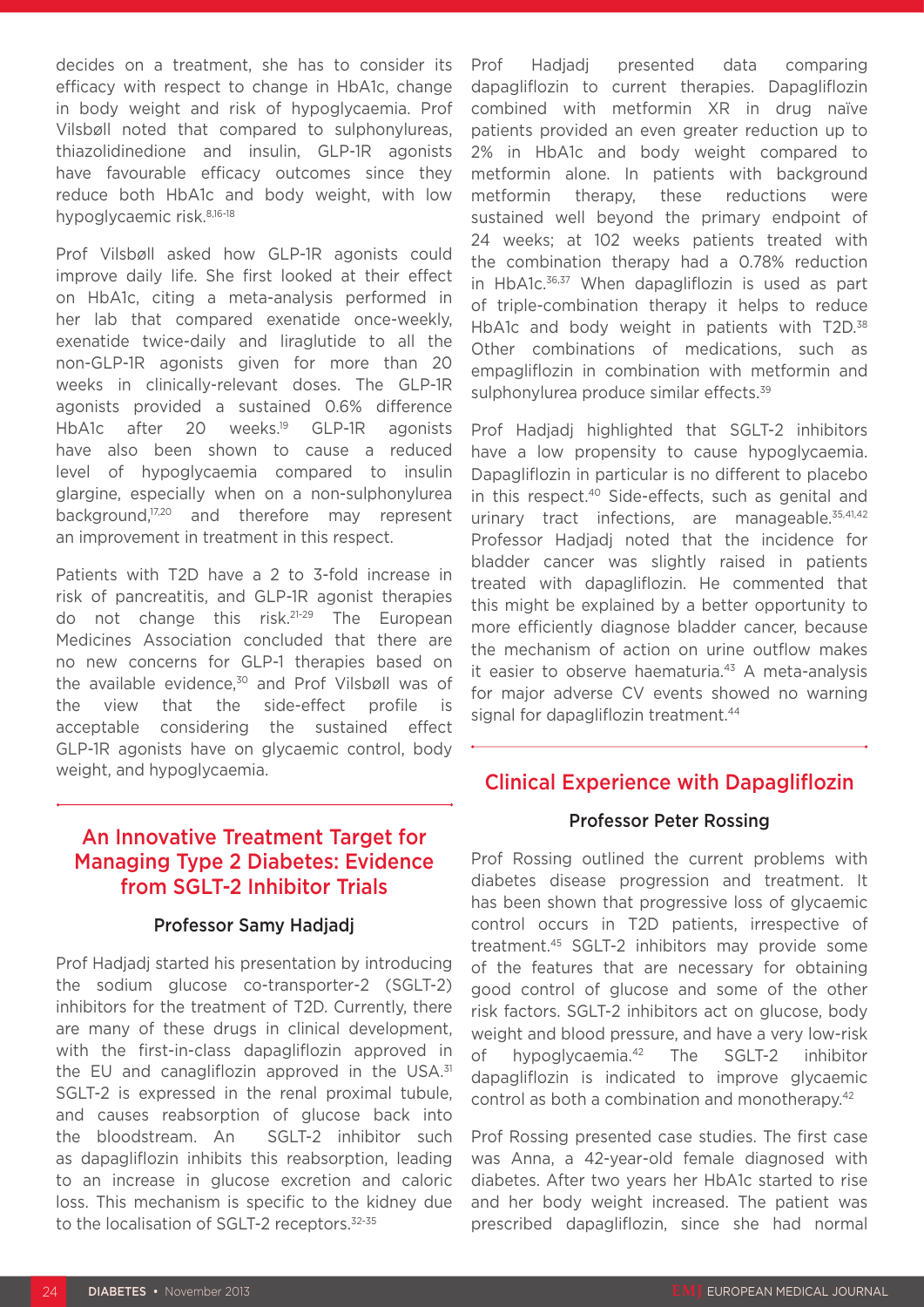liver function, preserved renal function, and did not want to risk hypoglycaemia due to her active lifestyle. The patient responded very well to treatment and was happy with the results.

John, a 55-year-old male, who was severely obese and a heavy smoker, did not drastically improve his lifestyle after diagnosis. After metformin administration he lost weight and had a large reduction in HbA1c, but like Anna this control waned after time. Treatment with DPP-4 inhibitors, GLP-1R agonists and insulin were not effective. Despite his slightly lowered GFR, the

patient was prescribed dapagliflozin since other prescribing considerations such as liver function and infection history were normal. Dapagliflozin treatment led to a reduction in body weight and HbA1c.

Prof Rossing concluded that better treatment for glycaemia is needed. SGLT-2 inhibitors work in the kidneys and complement the action of metformin and other anti-diabetic drugs. Blocking SGLT-2 reduces blood glucose and has other beneficial effects on body weight and BP, with a lowrisk of hypoglycaemia.

*Afternoon Session – SAVOR Trial How May the Largest DPP-4 Inhibitor CV Safety Study Influence Day-to-Day Clinical Practice?*

### From UKPDS to SAVOR: The Evolving Landscape of CV Outcomes Studies in Type 2 Diabetes

#### Professor Anthony Barnett

Prof Barnett presented the results of CV risk factor intervention trials from a glycaemia perspective. The UKPDS remains the first largescale study of intensive versus conventional glucose control in T2D. In this study, over a mean of 10 years the difference in favour of tight control was 0.9% HbA1c, which was associated with a 25% risk reduction for microvascular complications.45 After a further 10 years, patients from the UKPDS were followed-up; despite the fact that during the interim period there was no effort to maintain treatment and that HbA1c levels were the same between both groups, the intensively-treated patients had significantly improved health outcomes.

Prof Barnett then presented the PROactive study, the conclusions of which are still hotly debated. This study showed that oral pioglitazone reduced the composite endpoint of all-cause mortality, non-fatal MI and stroke in patients with T2D but with increased side-effects, particularly of heart failure.<sup>46,47</sup> Other confounding CV outcomes were also shown in the ACCORD and ADVANCE studies.48,49 The VADT and ORIGIN study also showed similar results, that glycaemic control had a neutral effect on CV outcomes.<sup>50,51</sup>

Prof Barnett asked what we can conclude from these studies. His suggestion was that there is no one-for-all approach to glycaemic control, and that by increasing risk and rates of hypoglycaemia the benefits of tight glycaemic control may be negated. The current ADA and EASD Joint Position Statement, therefore, recommends an individualised approach to treatment targets.<sup>8</sup> As a result of causing more CV events, an increase in heart failure and MI risk, the thiazolidinedione rosiglitazone was withdrawn in the EU, and the EMA stated that 'a new glucose-lowering agent should preferably show a neutral or beneficial effect on parameters associated with CV risk'.52-54

### Introducing the Latest CV Safety Studies in Type 2 Diabetes

#### Professor Edoardo Mannucci

Prof Mannucci started his presentation by discussing the case of rosiglitazone. In 2007, a meta-analysis of rosiglitazone studies suggested that its use could be associated with a relevant increase in the incidence of MI and also possibly CV mortality.53 As a result of these findings, the Food and Drug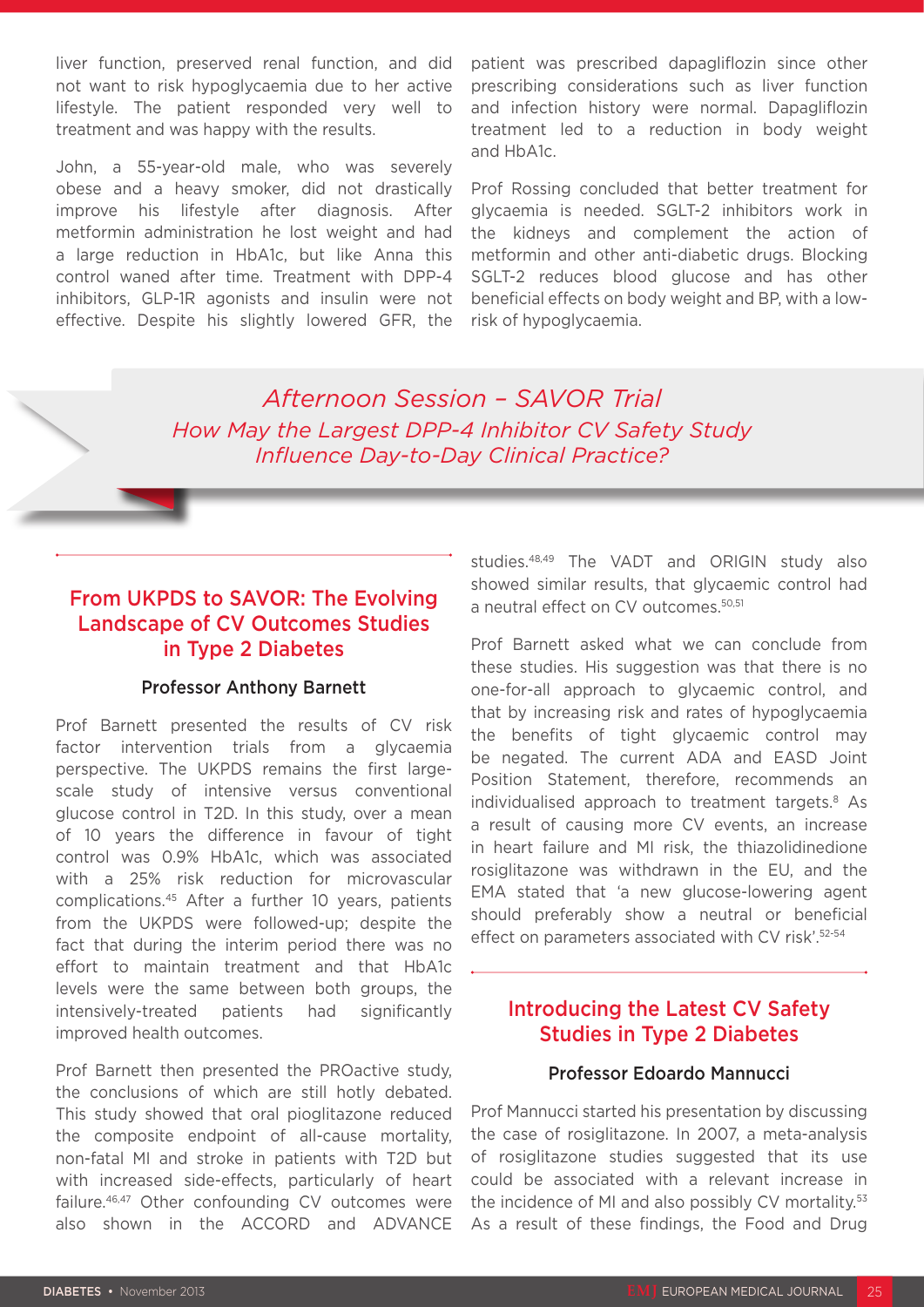Administration (FDA) imposed new rules for the approval of newly-developed glucose-lowering agents; in particular, drugs must demonstrate CV safety, specifically by showing that they do not increase CV events by more than 30%.55

Since the FDA regulations only apply to drugs marketed after 2009, many older drugs that are currently used for treatment would not get approved if developed today. Only two current drugs have shown reliable data from large-scale CV outcome trials: pioglitazone and insulin were shown to be safe in the PROactive and ORIGIN trials, respectively.<sup>46,51</sup> There are a lack of good quality data for the CV safety of metformin, however a meta-analysis of all metformin trials showed that the drug is associated with a significant reduction in the incidence of major CV events,<sup>56</sup> and from this it can be concluded that under current FDA guidelines metformin would likely be approved. Similar results were shown for sulphonylureas and DPP-4 inhibitors.<sup>29</sup>

Prof Mannucci asked the audience about their experience with DDP-4 inhibitors; 10% of the audience's patients were receiving these drugs as secondary prevention after a major CV event. Prof Mannucci concluded by discussing the characteristics of the patients entered into these trials, specifically that those enrolled into large CV outcome trials are not representative of the general population. As such, when considering treatment options, the results of trials such as EXAMINE and SAVOR must be placed into context of the patient population.

### Key Findings from the SAVOR Study: The Effects of Saxagliptin

#### Professor Harald Darius

Prof Darius presented findings from the SAVOR study of the DPP-4 inhibitor saxagliptin, conducted in T2D patients with CV risk. The primary endpoint of the trial was namely CV death, non-fatal MI, and non-fatal ischaemic stroke. The study met this endpoint, meaning that CV risk increase could definitely be ruled out with a very high statistical power.<sup>57</sup> Saxagliptin was not shown to be superior to placebo in terms of efficacy.

The secondary endpoint, which included hospitalisations, came to a rate of 6.6% for saxagliptin and 6.5% for placebo, which again satisfied FDA requirements.<sup>57</sup> In terms of glycaemic control, Prof Darius noted that saxagliptin treatment led to a significant reduction in HbA1c compared to placebo: 7.5% versus 7.8% at year 2. The proportion of patients achieving a HbA1c of less than 7% was also increased in the treatment group. Fewer patients in the saxagliptin group required the addition or increase of any new anti-diabetic therapies, or initiation of insulin therapy for more than 3 months.57,58

Saxagliptin neither reduced nor increased the risk of the primary composite endpoint of CV death, MI, or ischaemic stroke in comparison to placebo, in patients with a very high CV risk. In addition, the saxagliptin group experienced an improved glycaemic control, an increased rate of hypoglycaemic events but not hospitalisation for hypoglycaemia, a higher rate of hospitalisation for heart failure, a reduced requirement for insulin or other diabetes medications, a favourable effect on microalbuminuria, and no increased risk of pancreatitis or pancreatic cancer.

### The Potential Impact of SAVOR on Clinical Practice

#### Professor Chantal Mathieu

Prof Mathieu presented her views on the SAVOR trial. A major positive from the trial was that it met its primary safety endpoint, namely no increased risk of CV death, non-fatal MI, and non-fatal stroke. Thus, indicating there was no difference between the treatment and placebo groups (hazard ratio=1.0).57,58 Another positive outcome was that the trial also met its secondary endpoint (composite primary endpoint plus hospitalisation for heart failure), and in Prof Mathieu's opinion this was an important result, and based on these data she would recommend saxagliptin as a safe drug to use in T2D treatment.

Prof Mathieu suggested that the 0.3% HbA1c difference observed between the treatment and placebo groups may diverge after additional time beyond the current 2-year measurement, since other studies only saw differences after several years of treatment. Prof Mathieu expressed a positive opinion about the safety profile of saxagliptin, in particular regarding pancreatitis and pancreatic cancer.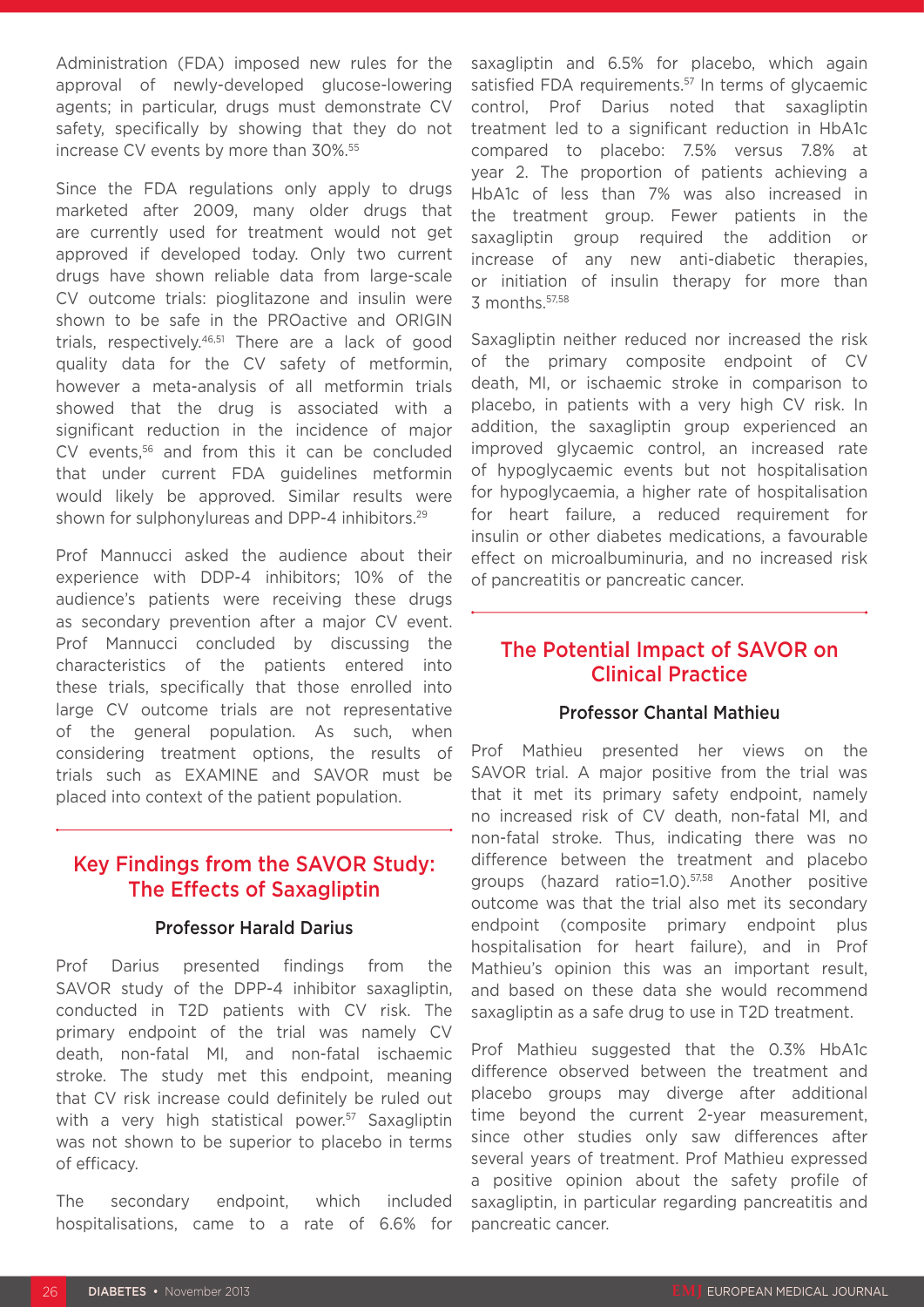Prof Mathieu concluded that SAVOR provides were also important findings. She ended her an important set of data on the safety and efficacy of this DPP-4 inhibitor, and that the lack of increase in CV risk was a major finding. Stable glucose lowering and the lack of increase in pancreatitis and pancreatic cancer

presentation by polling the audience on whether they were reassured about the use of DPP-4 inhibitors. Two-thirds of the audience were convinced by the data.

### How Could We Transform Treatment in Type 2 Diabetes: Which Approach, When and for Whom?

A broader panel discussion then took place involving speakers from both sessions of the meeting. Discussion began by examining the evidence for metformin in the treatment of early stages of diabetes. Prof Mannucci stated that we cannot be sure that metformin is superior to other drugs, despite its effectiveness and safety, and that if another drug was developed that showed clear superiority it would replace metformin as first-line therapy.

The panel then discussed how recent trials such as SAVOR may change treatment strategies. Regarding the concept of treatment individualisation, Prof Barnett stressed that the whole package of treatment must be considered, not just pharmacotherapy. Adherence rates to therapy are very low, and as such, patient needs, lifestyle and attitude must be considered in addition to clinical factors. Prof Mathieu added that cost must be considered as part of this treatment package, since in her opinion sulphonylureas would not be used if they are more expensive.

One question asked whether the results of the SAVOR and EXAMINE trials could be used to generalise for the DPP-4 inhibitors and GLP-1R agonists. It was Prof Vilsbøll's opinion that it is unlikely we will get any surprises in patients having CV heart failure with DPP-4 inhibitor trials.

Prof Mauricio asked the panel for their opinion on the best method for treatment individualisation since phenotyping for patients is currently lacking. Prof Nauck concluded the panel discussion by suggesting that the best method of individualisation is to take into account all of a patient's characteristics, such as obesity and previous efforts at weight loss, since these will inform choices of medication.

#### REFERENCES

1. International Diabetes Federation (IDF). IDF Diabetes Atlas, 5th ed. Update Available at: http://www.idf.org/ diabetesatlas/5e/Update2012. Accessed 11 Sept 2013.

2. International Diabetes Federation (IDF). IDF Diabetes Atlas, 5th ed Available at: http://www.idf.org/diabetesatlas/5e/ europe. Accessed 9 Sept 2013.

3. International Diabetes Federation (IDF). Federation of European Nurses in Diabetes (FEND), Alliance for European Diabetes Research (EURADIA) and Primary Care Diabetes Europe (PCDE). Diabetes – The policy puzzle: Is Europe making progress? Available at: http:// www.fend.org/sites/default/files/ Diabetes-Policy-Puzzle-3rd-ed-2011.pdf. Accessed Sept 2013.

4. Jönsson B, CODE-2 Advisory Board. Revealing the cost of type II diabetes in

Europe. Diabetologia. 2002;45:S5–12.

5. Rydén L et al. Guidelines on diabetes, pre-diabetes, and cardiovascular disease. Eur Heart J. 2007;9(Suppl C):C3–C74.

6. Alberti K et al. International Diabetes Federation: a consensus on Type 2 diabetes prevention. Diabet Med. 2007;24:451–63.

7. Del Prato S. Megatrials in type 2 diabetes. From excitement to frustration? Diabetologia. 2009;52:1219–26.

8. Inzucchi SE et al. Management of hyperglycemia in type 2 diabetes: a patient-centered approach: position statement of the American Diabetes Association (ADA) and the European Association for the Study of Diabetes (EASD). Diabetes Care. 2012;35:1364–79.

9. de Pablos-Velasco P et al. Current level of glycaemic control and its associated factors in patients with type

2 diabetes across Europe: data from the PANORAMA study. Clin Endocrinol (Oxf). 2012:doi:10.1111/cen.112119. [Epub ahead of print].

10. Baggio L, Drucker DJ. Biology of incretins: GLP-1 and GIP. Gastroenterology. 2007;132:2131–57.

11. Calara F et al. Effect of injection site on relative bioavailability of exenatide (synthetic exendin-4). Clin Pharm Ther. 2004;75:P58.

12. Agersø H et al. The pharmacokinetics, pharmacodynamics, safety and tolerability of NN2211, a new longacting GLP-1 derivative, in healthy men. Diabetologia. 2002;45:195–202.

13. Drucker DJ et al. Exenatide once weekly versus twice daily for the treatment of type 2 diabetes: a randomised, openlabel, non-inferiority study. Lancet. 2008;372:1240–50.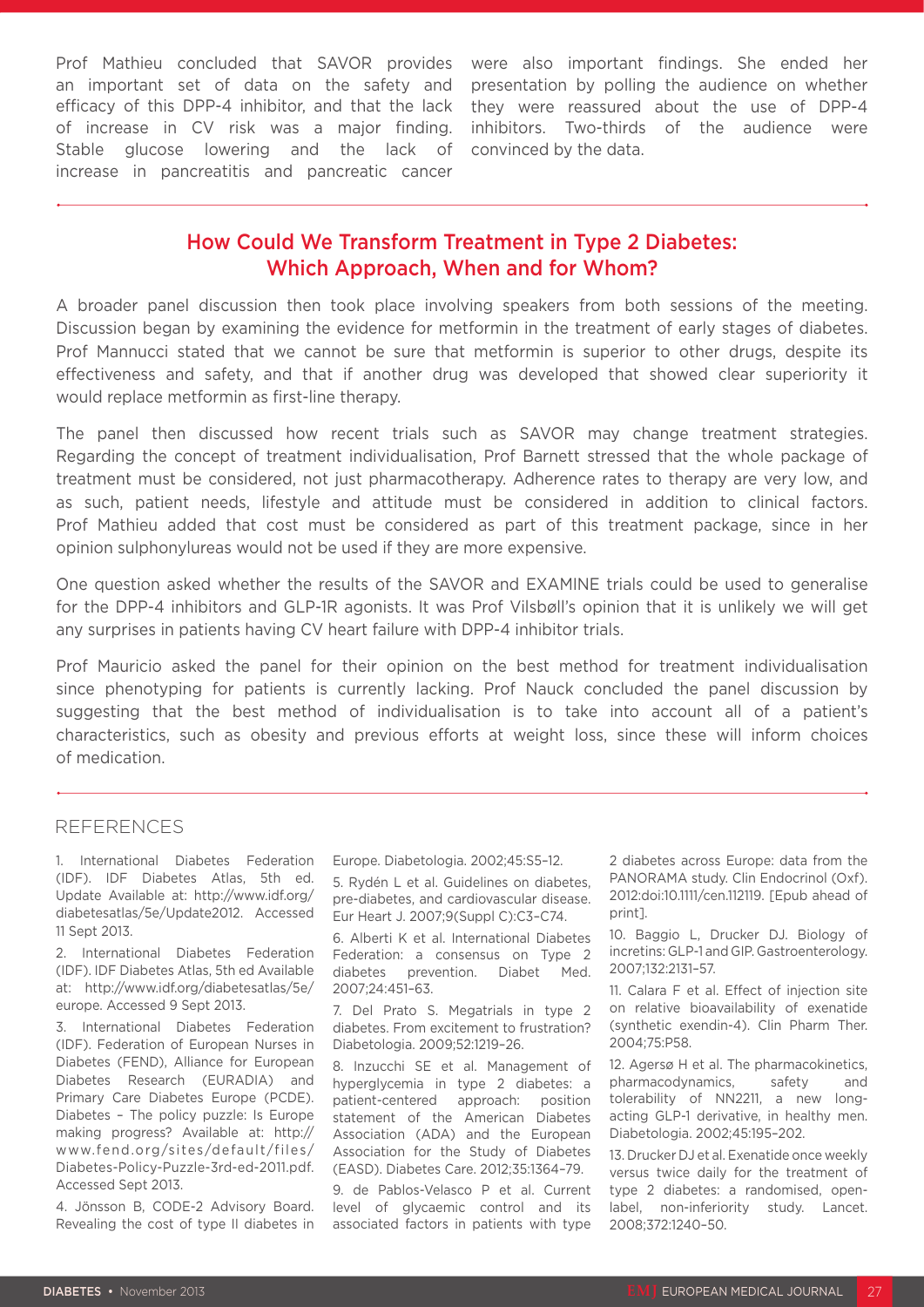14. Pratley RE et al. Liraglutide versus sitagliptin for patients with type 2 diabetes who did not have adequate glycaemic control with metformin: a 26 week, randomised, parallel-group, openlabel trial. Lancet. 2010;375:1447–56.

15. Wang Y et al. Glucagon-like peptide-1 receptor agonists versus insulin in inadequately controlled patients with type 2 diabetes mellitus: a meta-analysis of clinical trials. Diabetes Obes Metab. 2011;13:972–81.

16. Krentz AJ Bailey CJ. Oral antidiabetic agents: current role in type 2 diabetes mellitus. Drugs. 2005;65:385–411.

17. Bydureon™ Summary of product characteristics. Amylin Pharmaceuticals. 20 Sept 2013.

18. Nathan DM et al. Medical management of hyperglycaemia in type 2 diabetes mellitus: a consensus algorithm for the initiation and adjustment of therapy: a consensus statement from the American Diabetes Association and the European Association for the Study of Diabetes. Diabetologia. 2009;52:17–30.

19. Vilsbøll T et al. Effects of glucagonlike peptide-1 receptor agonists on weight loss: systematic review and metaanalyses of randomised controlled trials. BMJ. 2012;344:d7771.

20. Diamant M et al. Once weekly exenatide compared with insulin glargine titrated to target in patients with type 2 diabetes (DURATION-3): an open-label randomised trial. Lancet. 2010;375:2234– 43.

21. Noel RA et al. Increased risk of acute pancreatitis and biliary disease observed in patients with type 2 diabetes: a retrospective cohort study. Diabetes Care. 2009;2:834–8.

22. Girman CJ et al. Patients with type 2 diabetes mellitus have higher risk for acute pancreatitis compared with those without diabetes. Diabetes Obes Metab. 2010;12:766–71.

23. Garg R et al. Acute pancreatitis in type 2 diabetes treated with exenatide or sitagliptin: a retrospective observational pharmacy claims analysis. Diabetes Care. 2010;33:2349–54.

24. Pendergrass M, Chen W. Exenatide is not associated with increased acute renal failure. Presented at the 70th American Diabetes Association Scientific Sessions, June 25–29, 2010, Orlando, Florida, USA. Abstract 11-LB.

25. Dore DD et al. Use of a claims-based active drug safety surveillance system to assess the risk of acute pancreatitis with exenatide or sitagliptin compared to metformin or glyburide. Curr Med Res Opin. 2009;25:1019–27.

26. Dore DD et al. A cohort study of acute pancreatitis in relation to exenatide use. Diabetes Obes Metab. 2011;13:559–66.

27. Wenten M et al. Relative risk of acute pancreatitis in initiators of exenatide twice daily compared with other antidiabetic medication: a follow-up study. Diabet Med. 2012;29:1412–8.

28. Alves C et al. A meta-analysis of serious adverse events reported with exenatide and liraglutide: acute pancreatitis and cancer. Diabetes Res Clin Pract. 2012;98:271–84.

29. Monami M et al. Dipeptidyl peptidase-4 inhibitors and cardiovascular risk: a metaanalysis of randomized clinical trials. Diabetes Obes Metab. 2013;15:112\20.

30. EMA press release. July 2013 available at: http://www.ema.europa.eu/ema/ index.jsp?curl=pages/news\_and\_events/ news/2013/07/news\_detail\_001856. jsp&mid=WC0b01ac058004d5c1.

31. Clinicaltrials.gov. Accessed Aug 2013.

32. Wright EM. Renal Na(+)-glucose cotransporters. Am J Physiol Renal Physiol. 2001;280:F10–8.

33. Lee YJ et al. Regulatory mechanisms of Na(+)/glucose cotransporters in renal proximal tubule cells. Kidney Int Suppl. 2007;(106):S27–35.

34. Hummel CS et al. Glucose transport by human renal Na+/D-glucose cotransporters SGLT1 and SGLT2. Am J Physiol Cell Physiol. 2011;300:C14–21.

35. Forxiga® Summary of product characteristics. Bristol-Myers Squibb/ AstraZeneca 2013.

36. Henry RR et al. Dapagliflozin, metformin XR, or both: initial pharmacotherapy for type 2 diabetes, a randomised controlled trial. Int J Clin Pract. 2012;66:446–556.

37. Bailey CJ et al. Dapagliflozin add-on to metformin in type 2 diabetes inadequately controlled with metformin: a randomized, double-blind, placebo-controlled 102 week trial. BMC Med. 2013;11:43.

38. Jabbour S et al. Dapagliflozin as part of triple combination therapy helps reduce HbA1c and body weight in patients with Type 2 diabetes. Abstract presented at the 73rd American Diabetes Association Scientific Sessions, 21–25 June 2013, Chicago, USA. Abstract 1176-P.

39. Häring HU et al. Empagliflozin as addon to metformin plus sulfonylurea (SU) for 24 weeks improves glycemic control in patients with Type 2 diabetes (T2DM). Presented at the 73rd American Diabetes Association Scientific Sessions, 21–25 June 2013, Chicago, USA. Abstract 1082- P.

40. Rohwedder K et al. Dapagliflozin, a Sodium-Glucose Cotransporter 2 Inhibitor, Has a Low Propensity To Cause Hypoglycemia in Patients with Type 2 Diabetes. Presented at the 71st American Diabetes Association Scientific Sessions, 24–28 June 2011, San Diego, USA. Abstract 1042-P.

41. Parikh S et al. Characterisation of urinary tract infections in the setting of pharmacologically induced glucosuria. Presented at the 47th Annual Meeting for the European Association for the Study of Diabetes, 12–16 September 2011, Lisbon, Portugal. Poster 070.

42. Dapagliflozin. Summary of Product Characteristics. Bristol-Myers Squibb/ AstraZeneca. 2012.

43. Johnsson K et al. Safety of dapagliflozin in clinical trials for type 2 diabetes mellitus. Presented at the 48th Annual Meeting for the European Association for the Study of Diabetes, 1–5 October 2012, Berlin, Germany. Poster 743.

44. Ptaszynska A et al. Effects of dapagliflozin on cardiovascular risk factors. Prograd Med. 2013;125:181–9.

45. UKPDS Group. Effect of intensive blood-glucose control with metformin on complications in overweight patients with type 2 diabetes (UKPDS 34). Lancet. 1998;352:854–65.

46. Dormandy JA et al. Secondary prevention of macrovascular events in patients with type 2 diabetes in the PROactive Study (PROspective pioglitAzone Clinical Trial In macroVascular Events): a randomised controlled trial. Lancet. 2005;366:1279– 89.

47. Yki-Järvinen H. The PROactive study: some answers, many questions. Lancet. 2005;366:1241–2.

48. ACCORD Study Group et al. Effects of intensive glucose lowering in type 2 diabetes. N Engl J Med. 2008;358:2545– 59.

49. ADVANCE Collaborative Group et al. Intensive blood glucose control and vascular outcomes in patients with type 2 diabetes. N Engl J Med. 2008;358:2560– 72.

50. Duckworth W et al. Glucose control and vascular complications in veterans with type 2 diabetes. N Engl J Med. 2009;360:129–39.

51. ORIGIN Trial Investigators. Basal insulin and cardiovascular and other outcomes in dysglycemia. N Engl J Med. 2012;367:319−28.

52. DREAM Trial Investigators et al. Effect of rosiglitazone on the frequency of diabetes in patients with impaired glucose tolerance or impaired fasting glucose: a randomised controlled trial. Lancet. 2006;368:1096–105.

53. Nissen SE, Wolski K. Effect of rosiglitazone on the risk of myocardial infarction and death from cardiovascular causes. N Engl J Med. 2007;356:2457–71.

54. EMA. Guideline on clinical investigation of medicinal products in the treatment or prevention of diabetes mellitus. Available at: http://www.ema.europa.eu/docs/